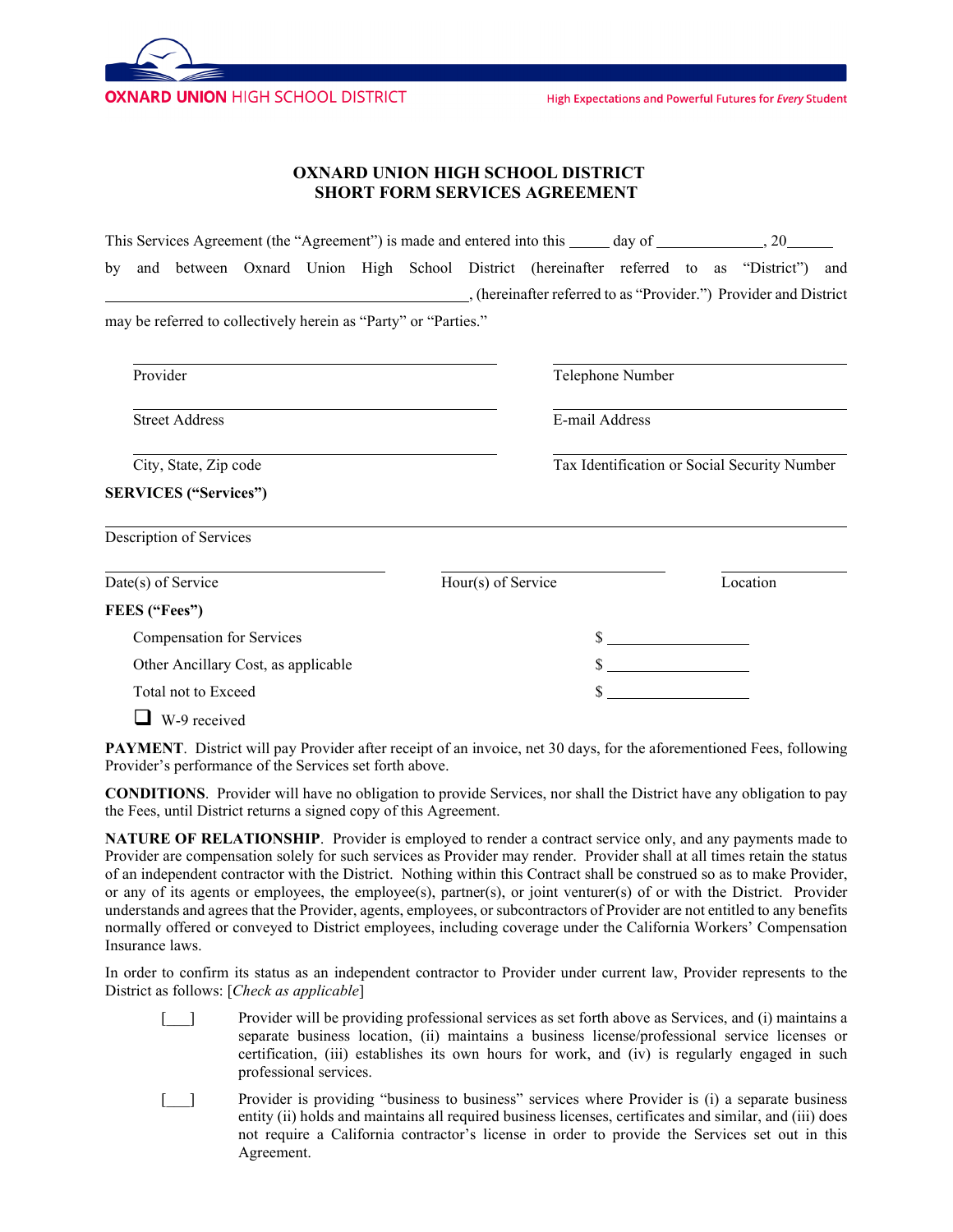**TERM**. This Agreement shall be for the provision of Services by Provider to District only for the Date(s) of Service identified above.

**AUTHORITY.** Provider represents and warrants that Provider has all requisite power and authority to conduct its business and to execute, deliver, and perform this Agreement.

**BINDING EFFECT**. This Agreement shall inure to the benefit and shall be binding upon all of the parties to this Agreement, and their respective successors in interest or assigns.

**TERMINATION OR AMENDMENT**. This Agreement may be terminated or amended in writing at any time by mutual written consent of all of the parties to this Agreement and may be terminated by either party for any reason by giving the other party 10 days advance written notice.

**NON-DISCRIMINATION AND EQUAL EMPLOYMENT OPPORTUNITY.** Provider represents and agrees that it does not and shall not discriminate against any employee or applicant for employment because of race, religion, color, sex, or national origin.

**GOVERNING LAW AND VENUES**. This Agreement shall be interpreted in accordance with the laws of the United States of America and the State of California, including, but not limited to, the applicable provisions of the California Government, Education, and Labor Codes, as well as the Americans' with Disabilities Act ("ADA"), all of which are incorporated herein by this reference. If any action is brought to interpret or enforce any term of this Agreement, the action shall be brought in state or federal court situated in, or nearest, the County of Ventura, State of California, unless otherwise required by law.

**DISPUTE RESOLUTION.** The parties agree that, in the event of any dispute under the agreement in which the amount sought is \$5,000.00 or less, any litigation to resolve the dispute shall be brought in the Ventura County Small Claims Court.

If the amount in dispute exceeds \$5,000.00, the parties agree that they will first submit the matter to a mutually agreed upon mediator. Notwithstanding the next section, Attorneys Fees, the cost of the mediator shall be borne equally by the parties.

If the mediator is unable to resolve the dispute, then the parties shall submit the matter to binding arbitration in Ventura County pursuant to the rules of the American Arbitration Association.

**ATTORNEYS FEES.** In the event of any action or proceeding to interpret or enforce the terms of this Agreement, the prevailing party, as determined by the court or arbitrator, shall be entitled to recover its reasonable attorney's fees and costs incurred in connection with such actions or proceeding.

**SAFETY AND SECURITY**. Provider shall be responsible for ascertaining from the District all of the rules and regulations pertaining to safety, security, and driving on school grounds, particularly when students are present.

Certain entities that contract with a school district are required to comply with Education Code section 45125.1 regarding fingerprinting requirements unless the district determines that the Provider will have limited contact with students.

**Provider and any and all subcontractors are required to comply with Education Code section 45125.1,** Fingerprint certification requirements. Provider must provide proof that fingerprint certification requirements have been fulfilled prior to commencing any services for the District under this Agreement.

Provider and its subcontractors are not required to comply with Education Code section 45125.1, Fingerprint certification requirements.

 Transportation Providers are required to comply with Education Code section 49406, Examination for Tuberculosis requirements. Provider must cause to be on file with the District a certificate from the examining physician showing the Provider, employees and/or subproviders of Provider have been examined and found free from active tuberculosis.

**INDEMNIFICATION**. Provider agrees to defend, indemnify, and hold harmless District, its officers, agents, employees, and/or volunteers from any and all claims, demands, losses, damages and expenses, including legal fees and costs, or other obligations or claims arising out of any liability or damage to person or property, or any other loss, sustained or claimed to have been sustained arising out of activities of the Provider or its provision of Services hereunder, or those activities or actions of any of its officers, agents, employees, or subcontractors of Provider, whether such act or omission is authorized by this Agreement or not. Provider shall also pay for any and all damage to the Real and Personal Property of the District, or loss or theft of such Property, done or caused by such persons. District assumes no responsibility whatsoever for any property placed on District premises by Provider, Provider's agents, employees or subcontractors. Provider further hereby waives any and all rights of subrogation that it may have against the District. The provisions of this Indemnification do not apply to any damage or losses caused solely by the negligence of the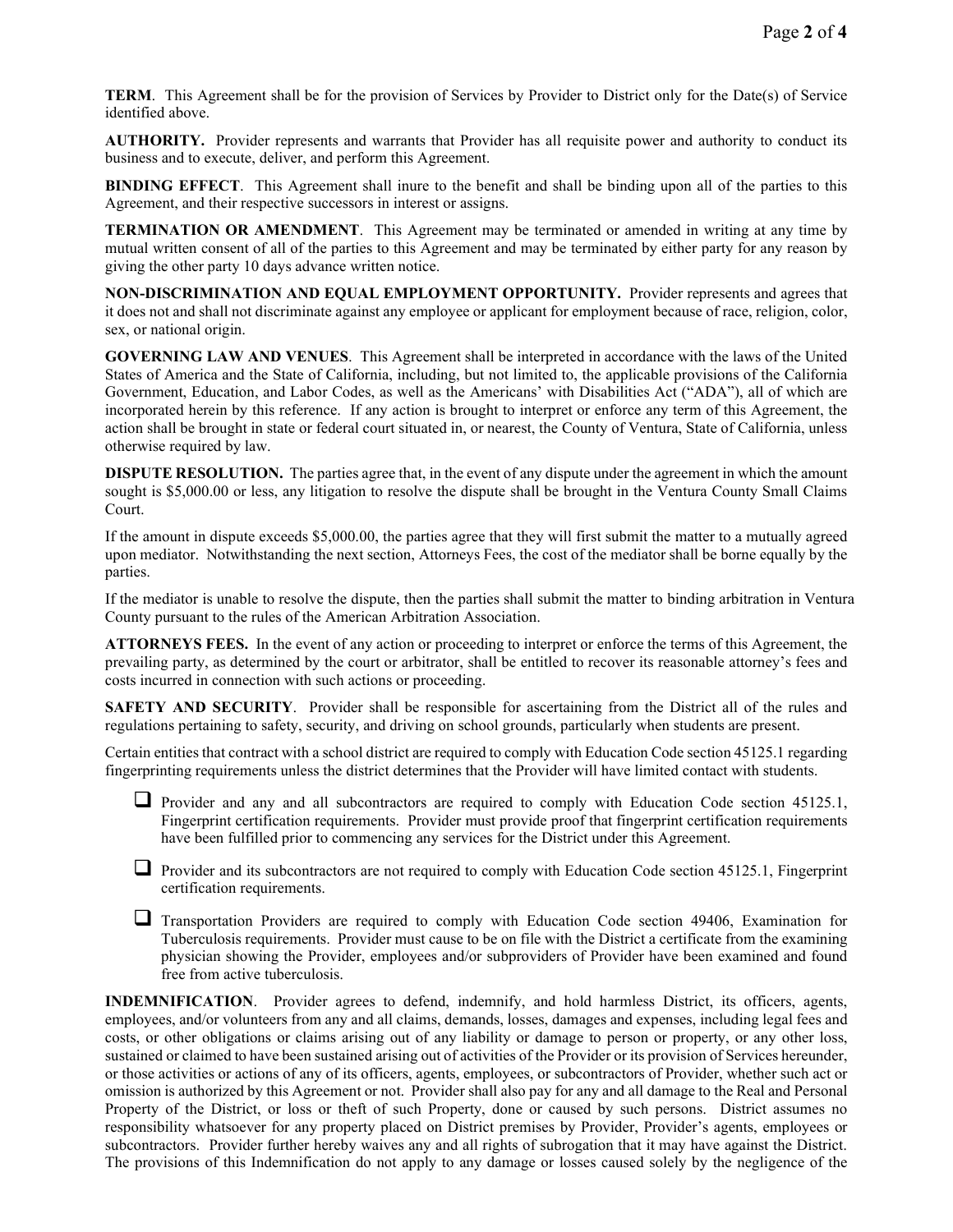District or any of its officers, agents, employees, and/or volunteers. The requirements of this provision shall survive the expiration and/or termination of this Agreement.

**INSURANCE**. Provider, at its own cost and expense, shall procure and maintain during the term of this Agreement, policies of insurance for the following types of coverage:

 Workers' Compensation Insurance. Provider shall procure and maintain, during the term of this Agreement, Workers' Compensation Insurance, as required by California law, on all of its employees engaged in work related to the performance of this Agreement. Provider shall procure and maintain Employers' Liability insurance coverage of \$1,000,000. In the case of any activities which are hired or subcontracted, Provider shall require all vendors and subcontractors to provide Workers' Compensation Insurance and maintain Employers' Liability insurance coverage for all of the vendor's and/or subcontractor's employees to be engaged in such activities unless such employees are covered by the protection afforded by the Provider's Workers' Compensation Insurance. Absent proof of Workers' Compensation Insurance, Provider will submit a statement indicating the reason Workers' Compensation Insurance is not required and proof of Health/Medical Insurance

 Commercial General Liability Insurance. Provider shall procure and maintain, during the term of this Agreement, not less than the following General Liability Insurance coverage in the amounts of \$2,000,000 per occurrence and \$4,000,000 aggregate.

Commercial General Liability insurance shall include products/completed operations, broad form property damage, and personal and advertising injury coverage.

Any and all vendors and subcontractors hired by Provider in connection with the activities described in this Agreement shall maintain such insurance unless the Provider's insurance covers the subcontractor and its employees.

Automobile Liability. Provider shall procure and maintain, during the full term of this Agreement following Automobile Liability Insurance with the following coverage limits:

Personal vehicles:  $$500,000.00$  combined single limit or \$100,000.00 per person / \$300,000.00 per accident Commercial vehicles: \$1,000,000.00 combined single limit

Other Coverage as Dictated by the District. Provider shall procure and maintain, during the term of this Agreement, Abuse and Molestation coverage in the amounts of \$1,000,000 per occurrence and \$2,000,000 aggregate.

Certificates of Insurance. Provider and any and all vendors and subcontractors working for Provider shall provide certificates of insurance to the District as evidence of the insurance coverage required herein, not less than 15 days prior to commencing the proposed activity, and at any other time upon the request of the District. Certificates of such insurance shall be filed with the District on or before commencement of the services under this Agreement.

Provider's and any and all Provider subcontractor's Commercial General Liability insurance and Abuse and Molestation coverage shall name the District, its employees, and school board members as additional insureds. All endorsements specifying additional insureds for any of the Insurance Policies shall be ISO Form CG 20 26 04 13 or an equivalent endorsement reasonably acceptable to the District.

Insurance written on a "claims made" basis is to be renewed by the Provider and all Provider subcontractors for a period of three (3) years following termination of this Agreement. Such insurance must have the same coverage and limits as the policy that was in effect during the term of this agreement and will cover the Provider for all claims made.

If the Provider or Provider's subcontractor(s) maintains broader coverage and/or higher limits than the minimums shown above, the District requires and shall be entitled to the broader coverage and/or higher limits maintained by the contractor. Any available insurance proceeds in excess of the specified minimum limits of insurance and coverage shall be available to the District.

Failure to Procure Insurance**.** Failure on the part of Provider, or any of its subcontractors, to procure or maintain required insurance shall constitute a material breach of contract under which the District may immediately terminate this Agreement.